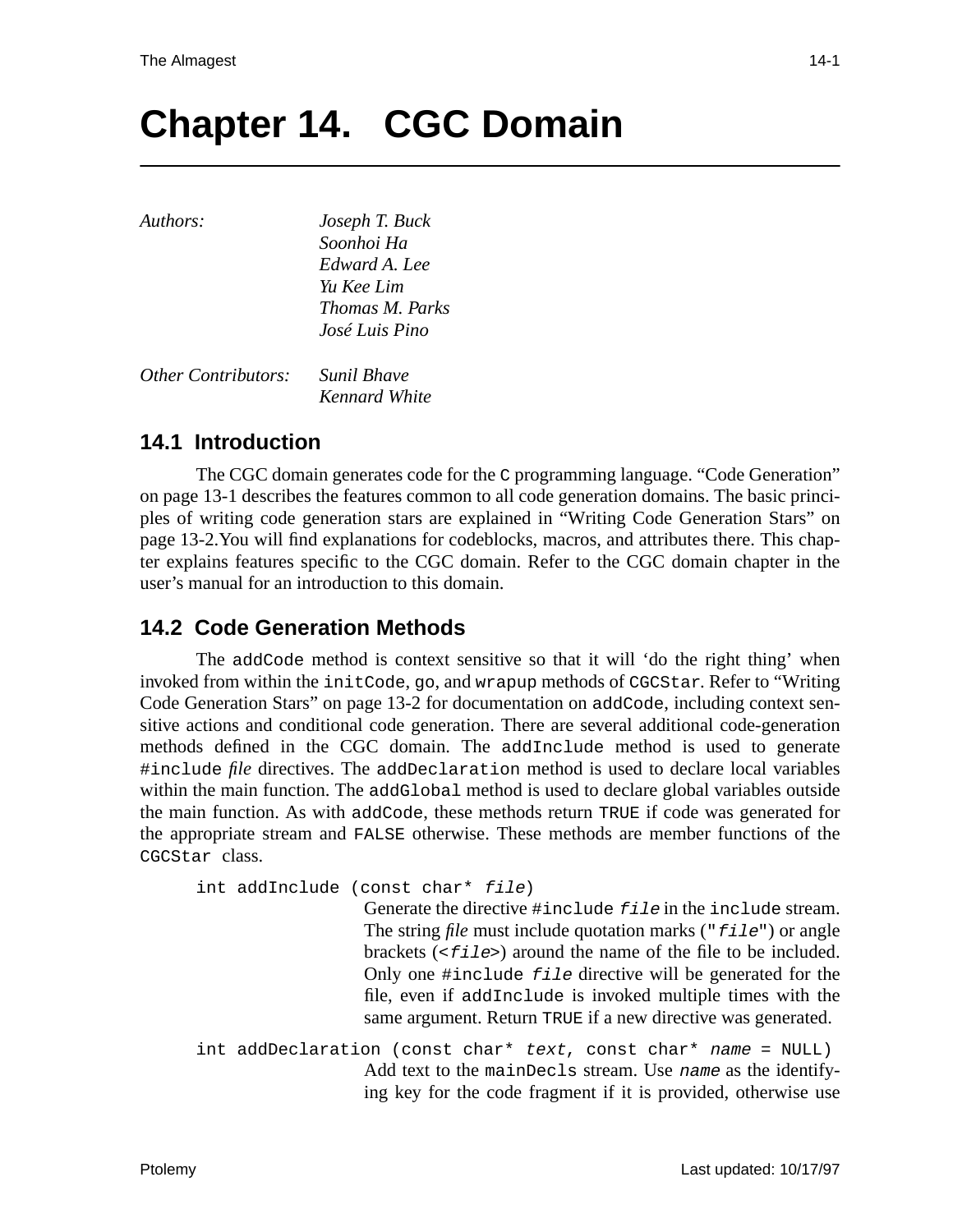text itself as the key. Code will be added to the stream only the first time that a particular key is used.

int addGlobal (const char\* text, const char\* name = NULL) Add text to the globalDecls stream. Use name as the identifying key for the code fragment if it is provided, otherwise use text itself as the key. Code will be added to the stream only the first time that a particular key is used.

```
int addCompileOption (const char* text)
                  Add options to be used when compiling a C program. The
                  options are collected in the compileOptionsStream stream.
int addLinkOption (const char* text)
```
Add options to be used when linking a C program. The options are collected in the linkOptionsStream stream.

The following streams, which are used by the code generation methods just described, are defined as members of the CGCTarget class in addition to the streams defined by the CGTarget class.

CodeStream include

Include directives are added to this stream by the addInclude method of CGCStar.

CodeStream mainDecls

Local declarations for variables are added to this stream by the addDeclaration method of CGCStar.

CodeStream globalDecls

Global declarations for variables and functions are added to this stream by the addGlobal method of CGCStar.

CodeStream mainInit

Initialization code is added to this stream when the addCode method is invoked from within the initCode method.

CodeStream mainClose

Code generated when the addCode method is invoked from within the wrapup method of stars is placed in this stream.

CodeStream compileOptionsStream

Options to be passed to the C compiler which have been added using the CGCStar::addCompileOption method.

CodeStream linkOptionsStream

Options to be passed to the linker which have been added using the CGCStar::addLinkOption method.

## **14.3 Buffer Embedding**

Although many of the methods related to buffer embedding are actually implemented in the CG domain, only the CGC domain makes use of them at this time. The following func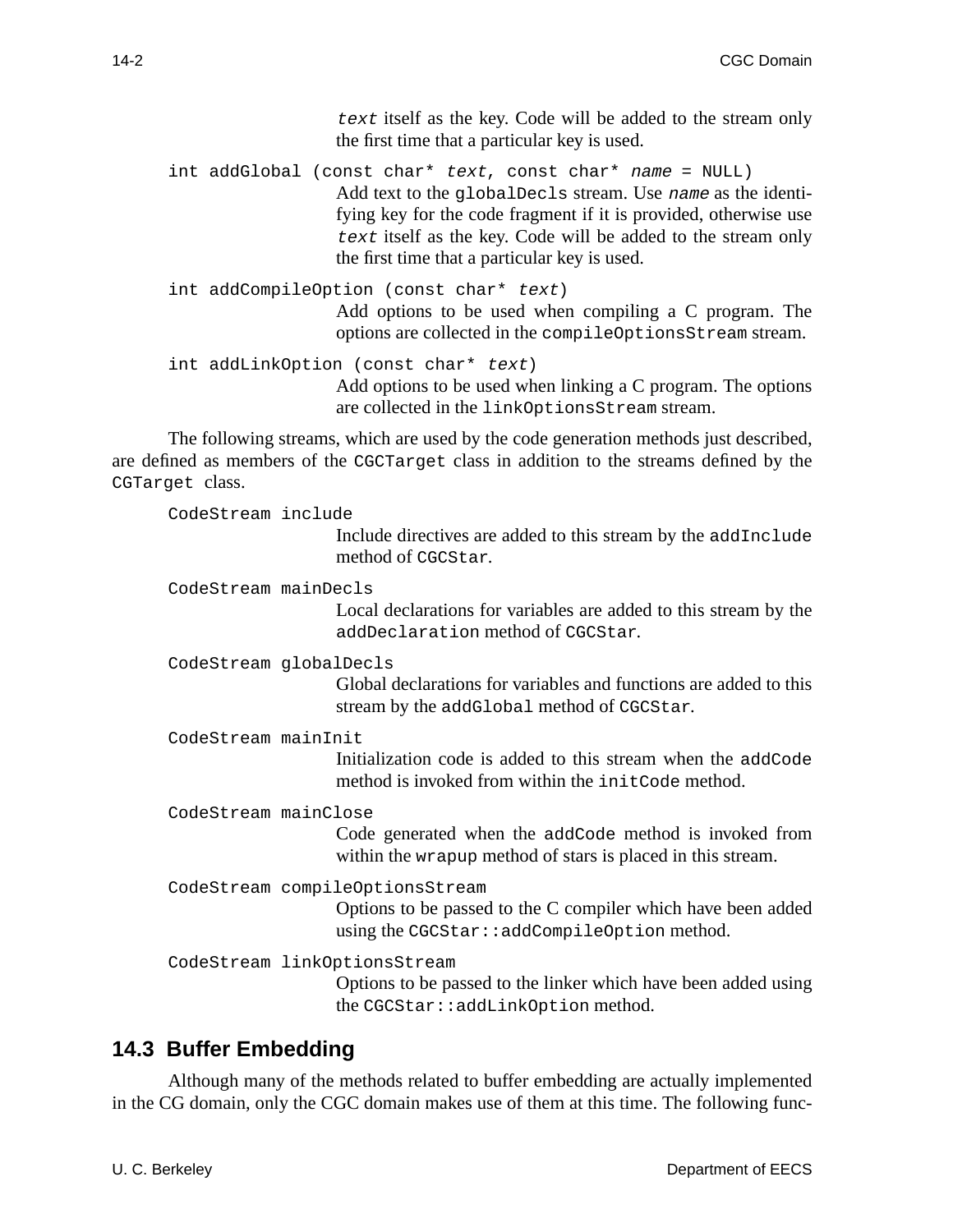I

tion is defined as a method of the CGPortHole class.

```
void embed (CGPortHole port, int location = -1)
                    Embed the buffer of port in the buffer of this porthole with
                    offset location. The default location of -1 indicates that
                    the offset is not yet determined.
```
For example, the following statements appear in the setup method of the Switch block. This causes the buffers of trueOutput and falseOutput to be embedded within the buffer of input.

input.embed(trueOutput,0); input.embed(falseOutput,0);

## **14.4 Command-line Settable States**

In the Ptolemy releases before Ptolemy0.6 the C programs generated by Ptolemy in the CGC domain did not take any command-line arguments. The state values of the various stars were set during compilation and thus hard-coded into the program. In order to change a state variable, the code had to be recompiled again (i.e. the universe had to be re-run within Ptolemy). This was time consuming, and it also placed unnecessary load on the machine. In Ptolemy0.6 and later, the CGC domain can generate C code that allow users to set the state values from the command-line, which allows runs with different parameters to be executed and compared quickly and easily.

### **Implementation**

.

#### **14.4.1 C code generated to support command line arguments**

A sample of the additional code generated to support command-line arguments is shown below:

```
.
struct {
 double FOO;
 double BAR;
\} arg_store = \{1.0, 0.01, \};
void set_arg_val(char *arg[]) {
  int i;
 for (i = 1; arg[i]; i++) {
 if ((!strong(ai], "-help")) \setminus\vert\vert (!strcmp(arg[i], "-HELP")) \
      ||(!strcmp(arg[i], "-h"))) {
      printf("Settable states are :\n
              FOO\tdefault : 1.0\n
             BAR\tdefault : 0.01\n"exit(0); }
  if (!strcmp(arg[i], "-FOO")) {
      if (\arg[i + 1])arg_store.F00 = atof(arg[i + 1]);
```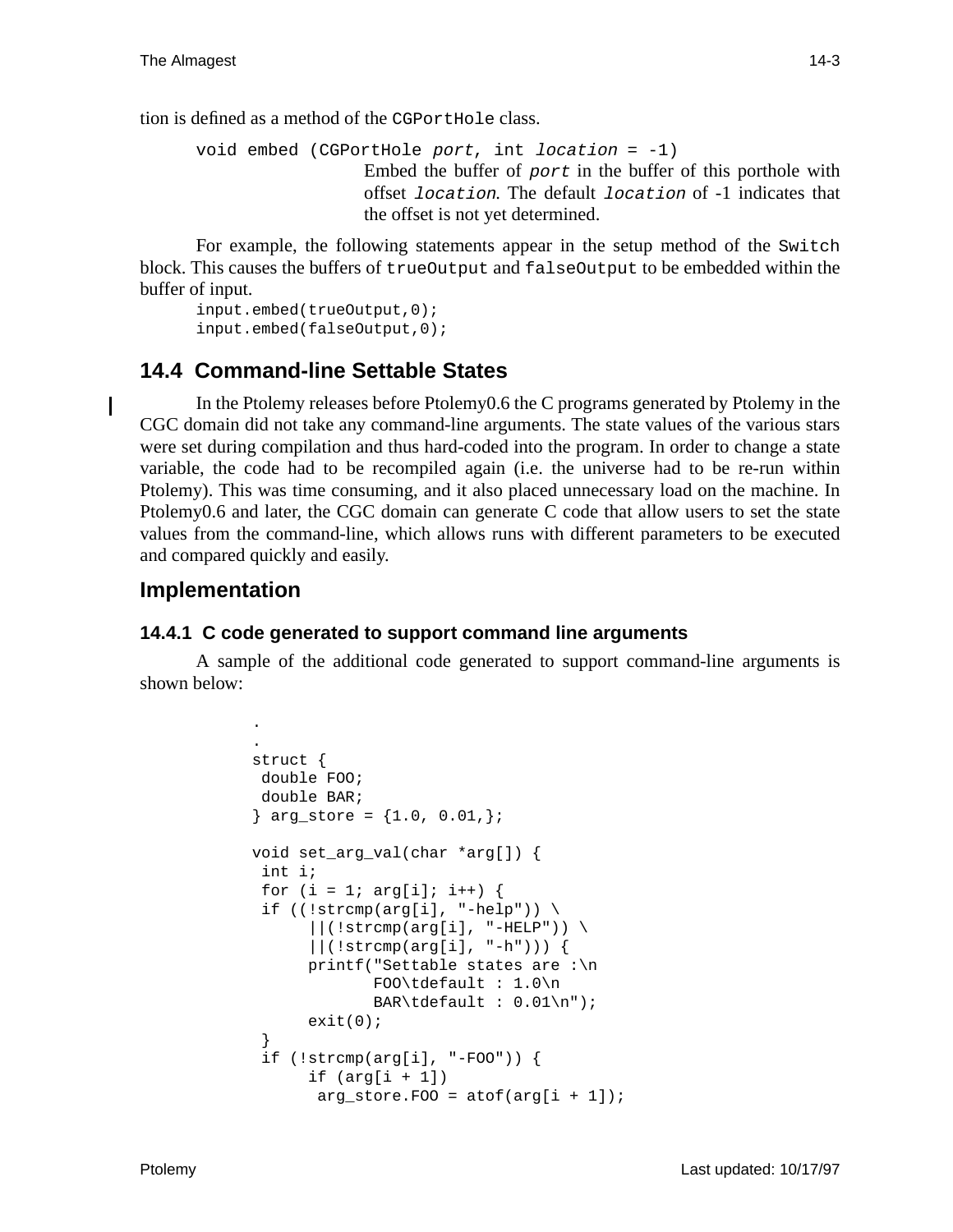```
 continue;
        }
        if (!strcmp(arg[i], "-BAR")) {
            if (\arg[i + 1])arg store. BAR = atof(arg[i + 1]);
               continue;
        }
        }
}
/* main function */
      main(int argc, char *argv[]) {
      .
      .
       double value_11;
        double value_12;
      .
            // End of Declaration
        set_arg_val(argv);
           . // Begin of Initialization
      .
       value 12 = arg store. BAR;
       value 11 = arg store. FOO;
           . // Code
```
The default values (set by the "edit-parameters" command) are stored in the struct arg\_store. The function set\_arg\_val(argv) scans the list of command-line arguments for FOO and BAR and sets the corresponding member in arg\_store. It also builds up the help message (consist of the settable state names and their default values) to be printed when the program receives a '-h', '-help' or '-HELP' option. The state values are initialized to the corresponding arg store members during the variable initialization stage. By doing this, a state will get its default value if it is not set on the command-line.

#### **14.4.2 Changes in pigiRpc to support command line arguments**

The pragma mechanism in the Target base class is used to specify the state that is to be made settable via command-line arguments as well as to store the name to be used on the command-line. In CGCtarget, these are stored as a character string in a TextTable\* mappings (a pointer to a HashTable in which the data value and index are character strings) via the overloaded pragma() member functions.

A function, isCmdArg(const State\* state), is used to check whether 'state' is to be set by a command-line argument. It calls CGCTarget::pragma() and scans through the StringList returned for the state's name. If found, the mapped name is return. Otherwise a null string is return.

Four new protected CodeStream are added to CGCTarget to store the additional codes:

cmdargStruct stores the struct members.

. }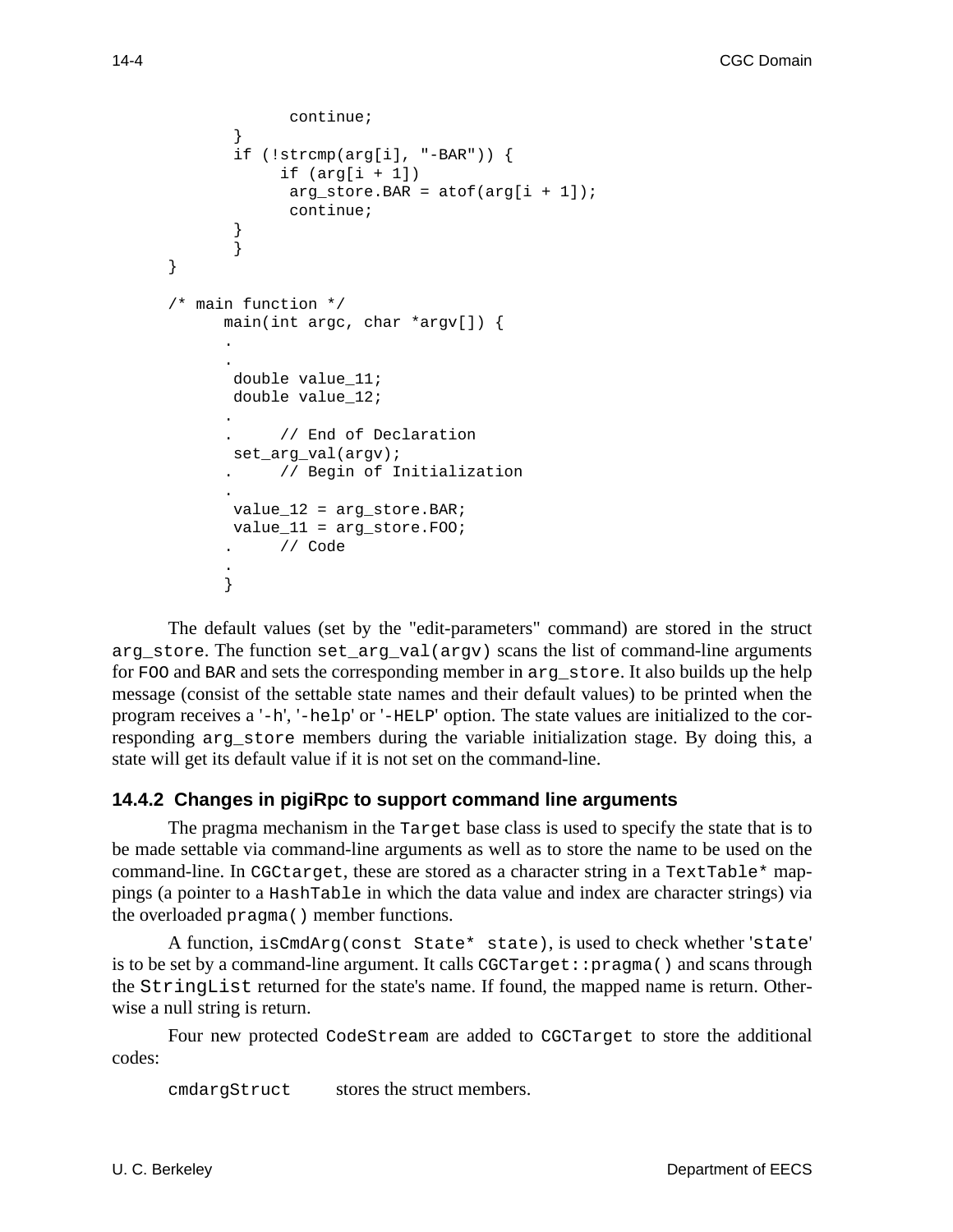| cmdargStruct   | stores the default values.                    |
|----------------|-----------------------------------------------|
| setargFunc     | stores the code segment in $set_{arg_val($ ). |
| setargFuncHelp | stores the built-up help message.             |

Four new public member functions and four private ones are also added to CGCStar to generate the codes:

| cmdargStates()      | calls cmdargState() to generate the members of<br>struct arg_store using the mapped name returned by<br>$is$ Cmd $Arg()$ . |
|---------------------|----------------------------------------------------------------------------------------------------------------------------|
| cmdargstatesInits() | calls emdargStatesInit() to generate the default values of                                                                 |
|                     | the settable states.                                                                                                       |
| setargStates()      | calls setargState() to generate the code segment to match<br>the mapped name to the command-line options.                  |
| setargStatesHelps() | calls setargStatesHelp() to build up the help message.                                                                     |

These are called in the CGCTarget::declareStar(CGCStar\* star) function after the global and main declarations have been generated. CGCStar::initCodeState(const State\* state) is modified to generate the required initialization code if state is to be settable from the command-line.

In order for a \$val state to be settable from the command-line, it has to be changed to a reference state. The expandVal() member function is overloaded in CGCStar to check if the "name" state is to be made settable from the command-line. If so, it is added to the list of referenced state so that it will be declared and initialized.

#### **14.4.3 Limitations of command line arguments.**

Currently, this implementation works only for scalar states with float or integer values. Extension to other types of state should be straight forward by simply adding the appropriate struct member declaration code in CGCStar::cmdargState(const State\* state). The cmdargStatesInit(), setargState(), setargStatesHelp() and initCode-String() member functions need to be modified accordingly to generate codes for the initialization, setting function, help message and assignment respectively of the new state variable.

Also, there is no provision to check for duplicate command-line names. If there are duplicates, Ptolemy will simply generate multiple struct members with the same name, and error will result in the generated code. To get around this, a new Tk interface could be written to specify and set the settable states and checking can be done at that level. Alternatively, it might be a better idea to use the put() method in CodeStream to add the struct member with its unique handle to the appropriate CodeStream. That way, there will not be duplicate struct members and state-variables could still reference the same member, so that two or more states could be set to the same value from a single argument on the command-line.

Another limitation is that the command-line capability only works for states of blocks at the top level. It will not work for states of Galaxies and Universes, and states that refer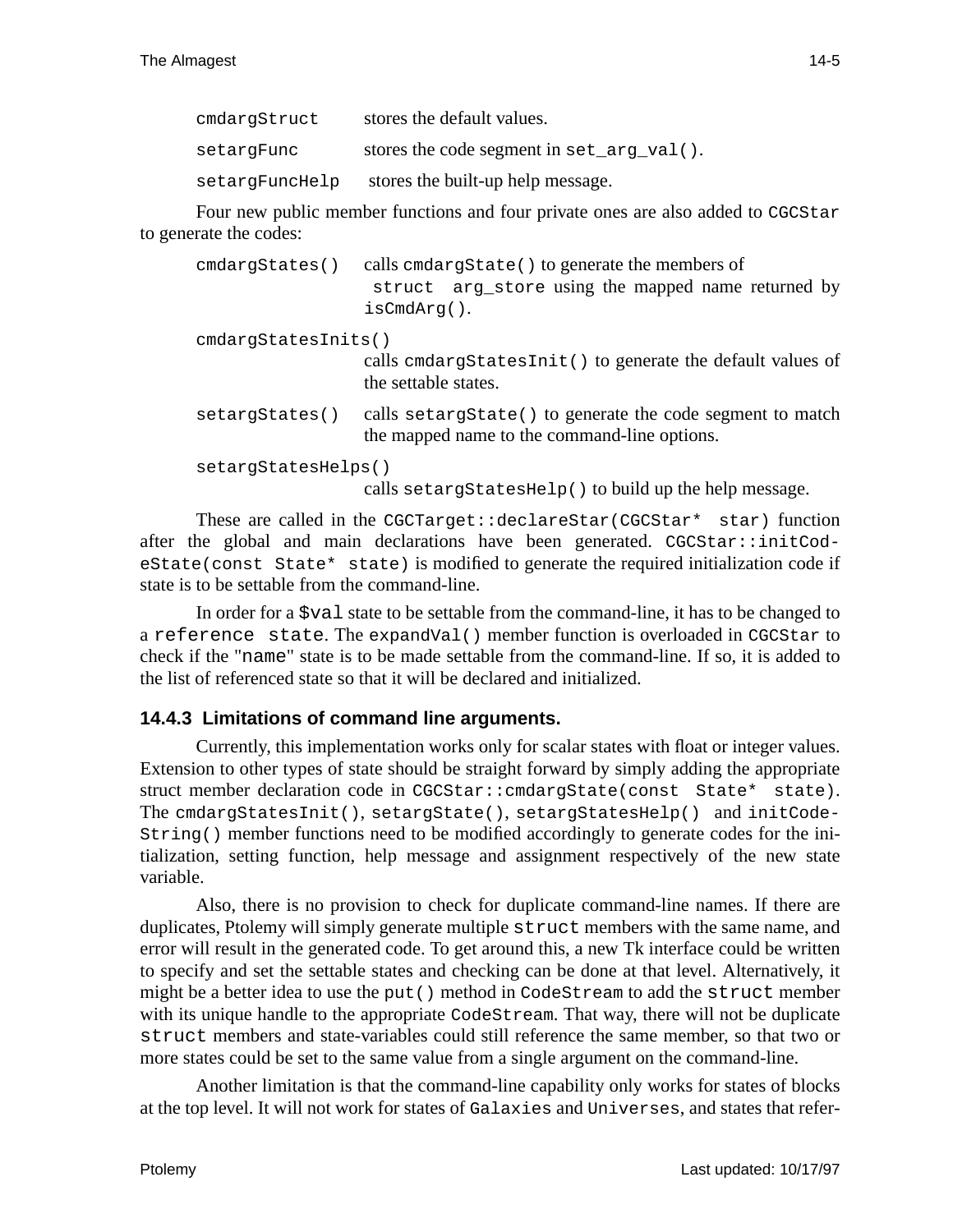enced other settable states. This could probably be solved by modifying the pragma mechanism to ensure that pragmas at the top level propagate all the way down to the contained blocks. By doing this, states will inherit pragmas from their parent galaxies so that these can be picked up by the isCmdArg() function, and the appropriate codes can be generated.

Certain states will affect the overall scheduling of the whole system, e.g. the *factor* of upsampling and downsampling stars, and changing these would mean that new code needs to be generated since the scheduling is hard-coded into the generated code. Thus these should not be allowed to take values from the command-line. A new attribute can be introduced to identify those states that should not be settable from the command-line. Warnings can then be generated if users attempt to specify these for command-line setting.

## **14.5 CGC Compile-time Speed**

There are several areas that can affect the amount of time that it takes a CGC universe to compile, we discuss them below.

- Large sample rate changes and large delays can result in Ptolemy taking a very long time to generate C code. A symptom of this sort of problem is that the pigiRpc process will consume all the available swap and eventually crash. If you feel you need really large delays, James Lundblad suggests writing your own code in your stars that provides the same functionality as delays, but uses malloc() in the initCode section instead of the array that is created by the CGC Delay icon.
- C compiler optimizers do not work well with functions that have thousands of lines. The main() function of a CGC simulation may be too large for the peephole optimizer, causing the optimizer to take a long time to compile the file. Under  $qcc$ , you can pass the -O0 option to turn off the optimizer.

## **14.6 BDF Stars**

I

Because the class CGCPortHole is not derived from BDFPortHole, the setBDF-Params method described in "BDF Domain" on page 8-1 is not available for code generation stars. Use the setRelation method of DynDFPortHole instead.

void setRelation (DFRelation relation, DynDFPortHole\* assoc) Specify the relation of this port with the associated porthole assoc. There are five possible values for relation: DF NONE no relationship. DF\_TRUE produces/consumes data only when assoc has a TRUE particle. DF\_FALSE produces/consumes data only when assoc has a FALSE particle.  $DF\_SAME$  signal is logically the same as  $assoc.$ DF\_COMPLEMENT signal is the logical complement of assoc.

For example, the following statements describe the relationships among the portholes of the Switch block.

```
trueOutput.setRelation(DF TRUE, control);
```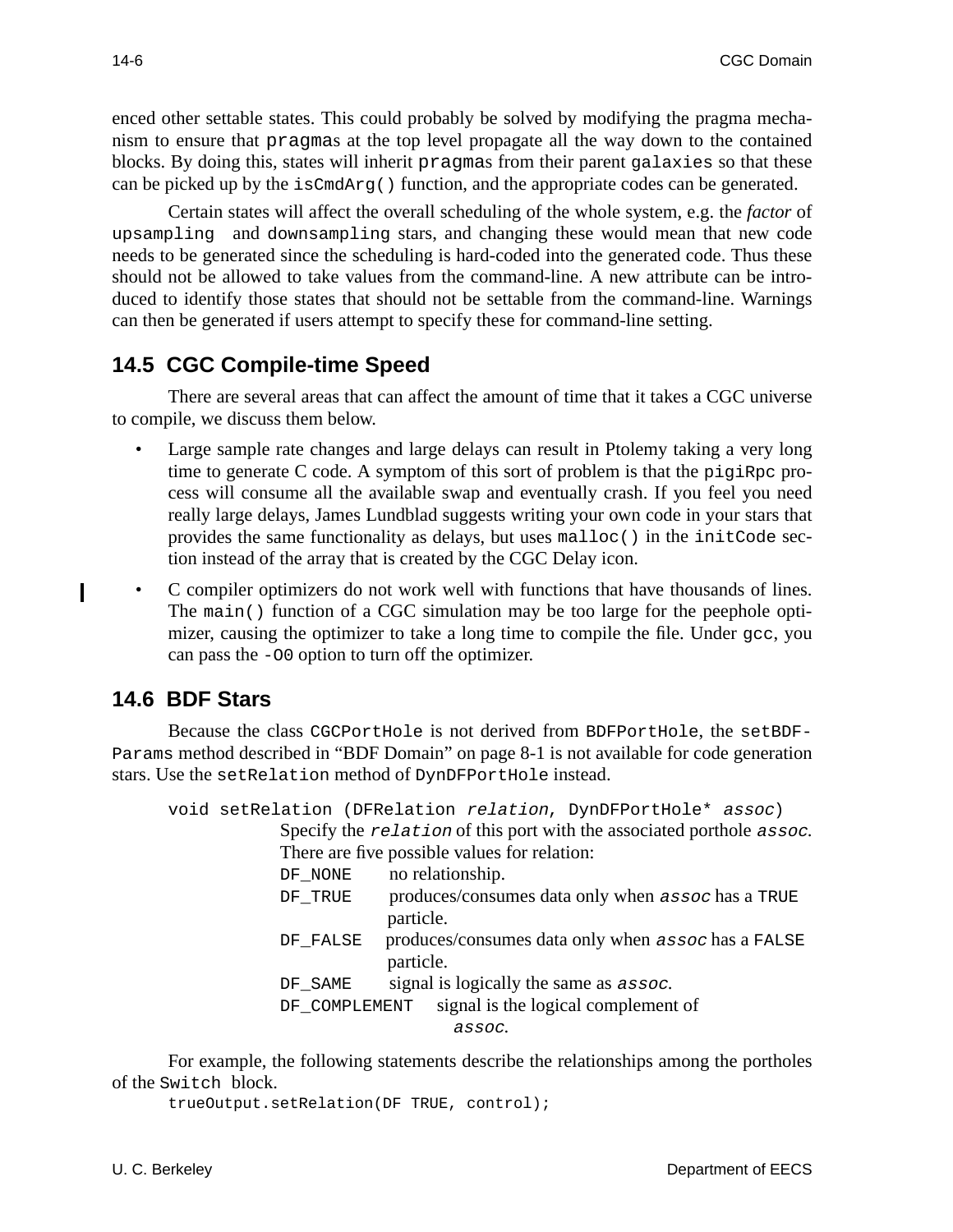```
falseOutput.setRelation(DF FALSE, control);
```
# **14.7 Tcl/Tk Stars**

The CGCTclTkTarget class defines the tkSetup stream for Tcl/Tk stars.There is no special code generation function for this stream, so its name must be used with addCode. This is usually done from within the initCode method.

addCode(codeblock, "tkSetup");

The following functions, which are defined in the file  $t \kappa \text{Main.c}$ , can be used within codeblocks of Tcl/Tk stars in the CGC domain.

```
void errorReport (char* message)
            This functions creates a pop-up window containing message.
```

```
void makeEntry (char* window, char* name, char* desc, char*
             initValue, Tcl CmdProc* callback)
             This function creates an entry box in a window. The name of the entry
             box must be unique (e.g. derived from the star name). The description
             of the entry box is desc. The initial value in the entry box is
             initValue.
```
A callback function is called whenever the user enters a RET in the box. The argument to the callback function will be the value that the user has put in the entry box. The return value of the *callback* function should be TCL\_OK.

void makeButton (char\* window, char\* name, char\* desc, Tcl Cmd-Proc\* callback)

> This function creates a push button in a window. The name of the push button must be unique (e.g. derived from the star name). The description of the push button is *desc*.

> A callback function is called whenever the user pushes the button. The return value of the callback function should be TCL OK.

```
void makeScale (char* window, char* name, char* desc, int posi-
           tion, Tcl CmdProc* callback)
```
This function creates a scale (with slider) in a window. The name of the scale must be unique (e.g., derived from the star name). The description of the push button is desc. The initial position of the slider must be between 0 and 100.

A callback function is called whenever the user moves the slider in the scale. The argument to the callback function will be the current position of the slider, which can range from 0 to 100. The return value of the callback function should be TCL OK.

```
void displaySliderValue (char* window, char* name, char*
          value)
```